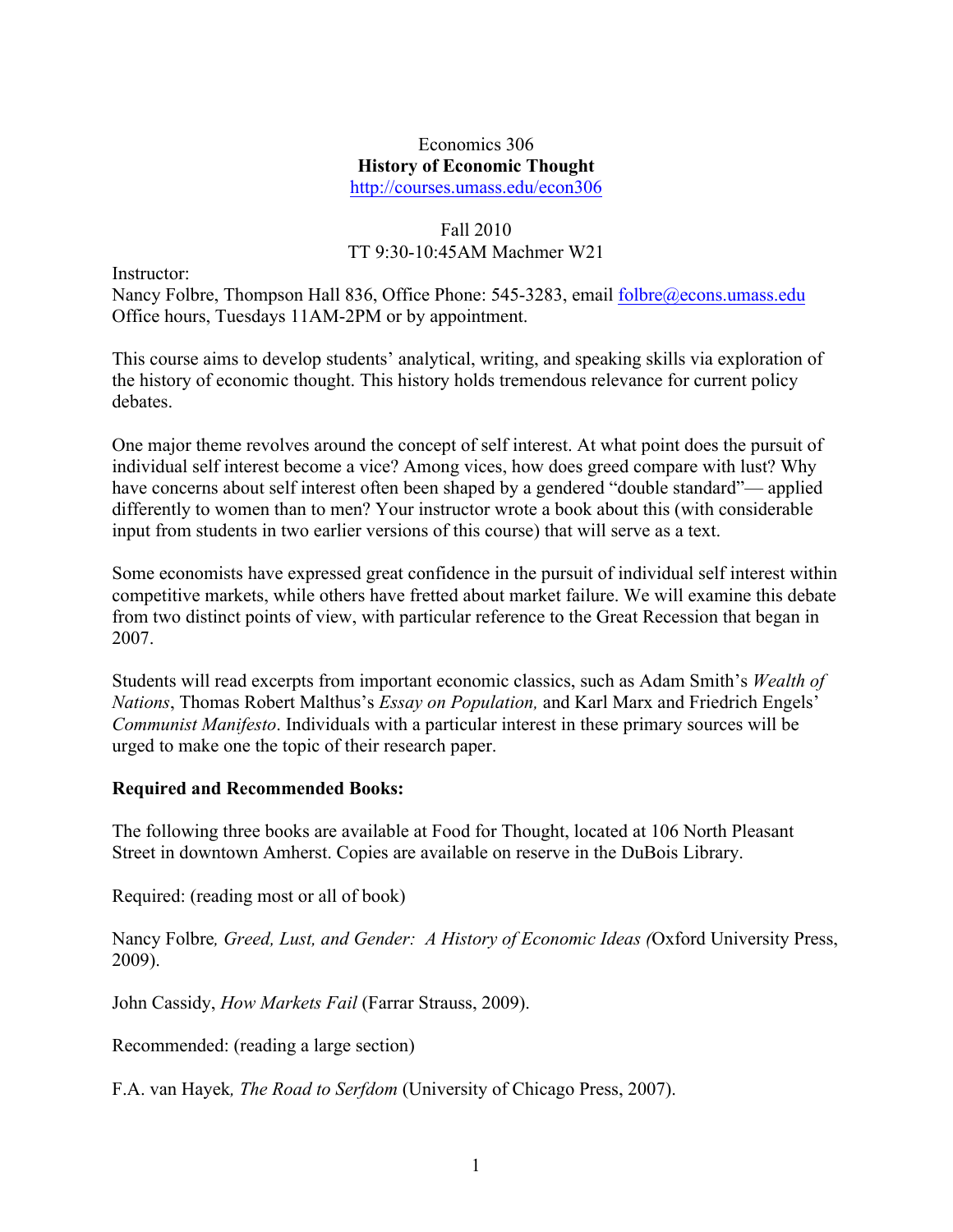(note that this edition includes a long introduction by Bruce Caldwell which is required reading). **Grading:** One mid-term exam and a final exam will cover the core readings for the course. Each will be weighted 25%. A 7-10 page paper (outline due November 18; final draft due December 9), will be weighted 30%. This paper should provide a critical assessment of a contribution to or important debate in the history of economic ideas. It should be related in one way or another to the themes we emphasize in the class.

The remaining 20% of your grade will be determined by short writing assignments and class presentations. Students will be expected to make at least one presentation of about ten minutes on one supplemental reading. We will begin scheduling these presentations immediately. Some supplemental readings will be suggested, but students are free to follow their own nose to pursue topics of interest to them—just be sure to check in with instructor about your choice. Pick one relevant to your paper topic if you can!

Students are allowed one unexcused absence from the class. An absence will be easily excused if a reasonable explanation is both provided by the student and confirmed by the instructor BEFORE the class time. Each unexcused absence will result in a deduction of 5 points from your final average. Deadlines for paper drafts are binding. Late drafts and papers will be penalized.

Please note: plagiarism is a serious offence and can result in a failing grade for this course. For more information about what plagiarism is, see

http://www.umass.edu/writingprogram/resources/plagiarism.html or http://www.indiana.edu/~wts/pamphlets/plagiarism.shtml

All grades will be scaled to 100. A final score of 95-100 represents an A; 91-94 an A-, 85-90 a B+, 80-84 a B, 74-80 a B-, 69-73 a C, 60-68 a D, below 60 an F.

## **Readings and Assignments**

NOTE: With the exception of the first week of class, reading assignments should be completed by the first class period of the week (normally a Tuesday)

## **WEEK 1. Self-Interest and the Social Contract**

September 7: Overview of course.

IN-CLASS EXERCISE: Write a one-page, double-spaced paper defining self interest and summarizing what the courses you have previously taken have taught you about its role in economic life.

Note: If you miss this exercise as a result of adding the course late, be sure to make it up!

September 9: Lecture and discussion of assigned readings.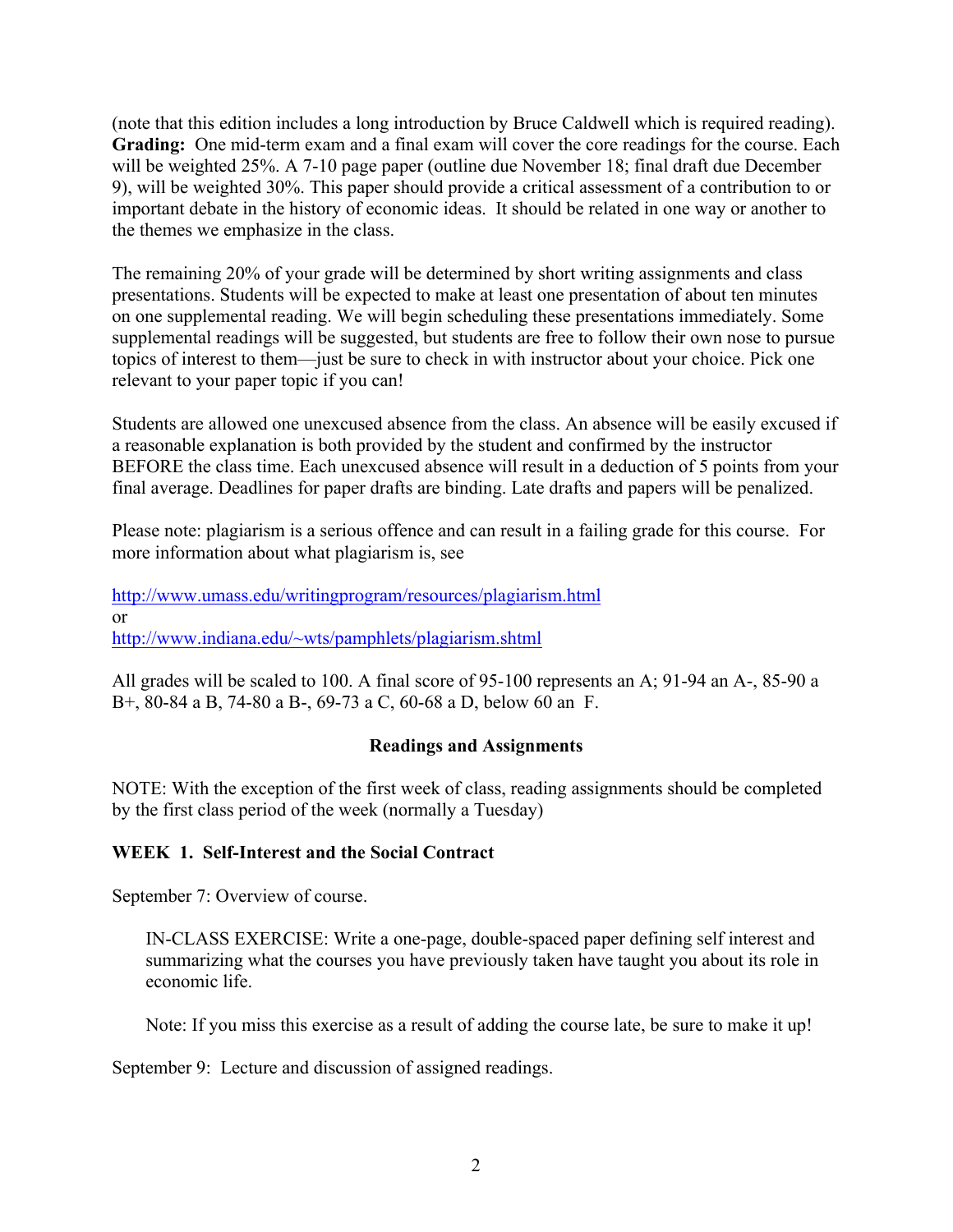Segments of Oliver Stone's film *Wall Street* will be shown in class. If you miss class you will be expected to obtain a copy and view it on your own. The heart of Gordon Gekko's famous monologue can be found at http://www.americanrhetoric.com/MovieSpeeches/moviespeechwallstreet.html

## **Required readings:**

Introduction and Chapters 1 and 2 (pp. xix-34) *Greed, Lust, and Gender* 

## **WEEK 2. Defining Virtues and Moral Sentiments**

September 14: Lecture plus…

Performance (hopefully) and in-class exegesis of

Bernard de Mandeville*, The Grumbling Hive*, available on line at: http://oll.libertyfund.org/?option=com\_staticxt&staticfile=show.php%3Ftitle=846&chapter= 66863&layout=html&Itemid=27

September 16: Lecture and discussion, continued, plus student presentations on supplemental readings.

## **Required readings:**

Chapters 3-7 (pp.35-110), *Greed, Lust and Gender*

Bernard de Mandeville*, The Grumbling Hive*, available on line at: http://oll.libertyfund.org/?option=com\_staticxt&staticfile=show.php%3Ftitle=846&chapter=668 63&layout=html&Itemid=27

## **Supplemental readings:**

Adam Smith, excerpt from *The Moral Sentiments* (Part 1, Section 1, Chapters 1-2), at McMaster University Archive, http://socserv2.socsci.mcmaster.ca/~econ/ugcm/3ll3/smith/moral.1

Adam Smith, excerpt from *The Wealth of Nations* (Book 1, Chapters 1-2) at McMaster University Archive, http://socserv2.socsci.mcmaster.ca/~econ/ugcm/3ll3/smith/wealth/wealbk01

# **WEEK 3. Population, Production, and Reproduction**

September 21: Lecture and discussion with a focus on Malthus.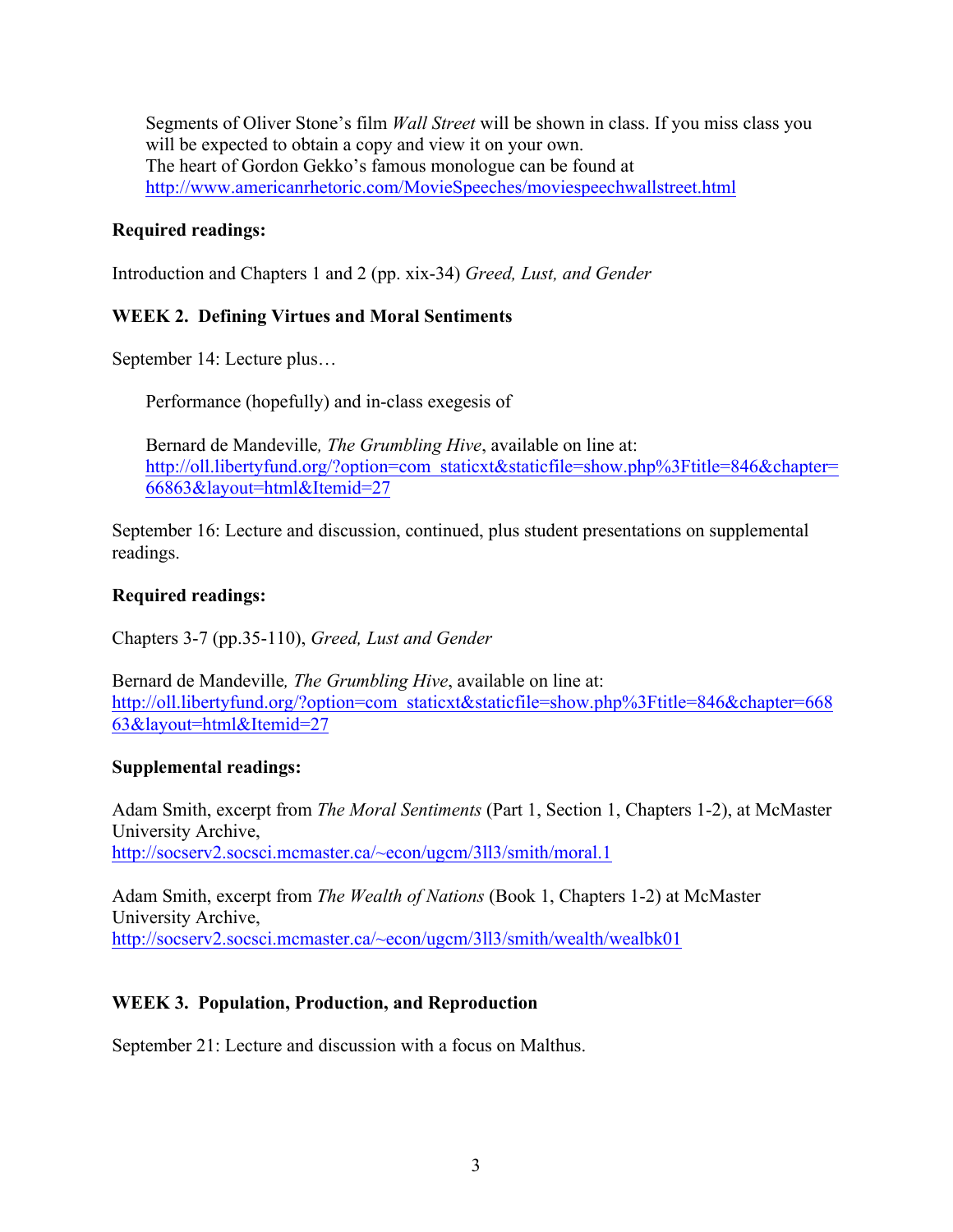In-class exercise: discuss some of similarities and differences between the Poor Law Reform of 1834 in Great Britain and welfare reform in the U.S. in 1996.

September 23: Lecture and discussion with focus on Ricardo.

### **Required readings:**

Chapters 8-10, (pp.111-157), *Greed, Lust, and Gender*

Thomas Robert Malthus, *Essay on Population,* 1798 edition, Chapters 1 and 15, available from McMaster University Archive at http://socserv2.socsci.mcmaster.ca/~econ/ugcm/3ll3/malthus/popu.txt

#### **Supplemental readings:**

Poor Law Commissioners Report of 1834, section concerning Settlement and Bastardy http://www.econlib.org/LIBRARY/YPDBooks/Reports/rptPLC.html

David Ricardo, *Principles of Political Economy and Taxation*, (1821 edition) pages 85-96 of Chapter 7, "On Foreign Trade," Value," available from http://www.marxists.org/reference/subject/economics/ricardo/tax/ch07.htm

#### **WEEK 4. The Early Socialists**

September 28: Lecture and discussion with a focus on Robert Owen.

In-class exercise: discuss similarities and differences between early socialists and contemporary advocates of cooperatives and worker-owned enterprises.

September 30: Lecture and discussion with a focus on Thompson and Wheeler.

In-class exercise: design your own utopia.

#### **Required readings:**

Chapters 11-12 (pp. 158-189), *Greed, Lust and Gender*

Anna Wheeler and William Thompson, excerpt from *Appeal of One-Half the Human Race* at http://www.leedstrinity.ac.uk/histcourse/suffrage/document/appealoa.htm

#### **Supplemental readings:**

Browse website on utopian socialism at http://www.marxists.org/subject/utopian/index.htm

#### **WEEK 5. Early Feminist Economists**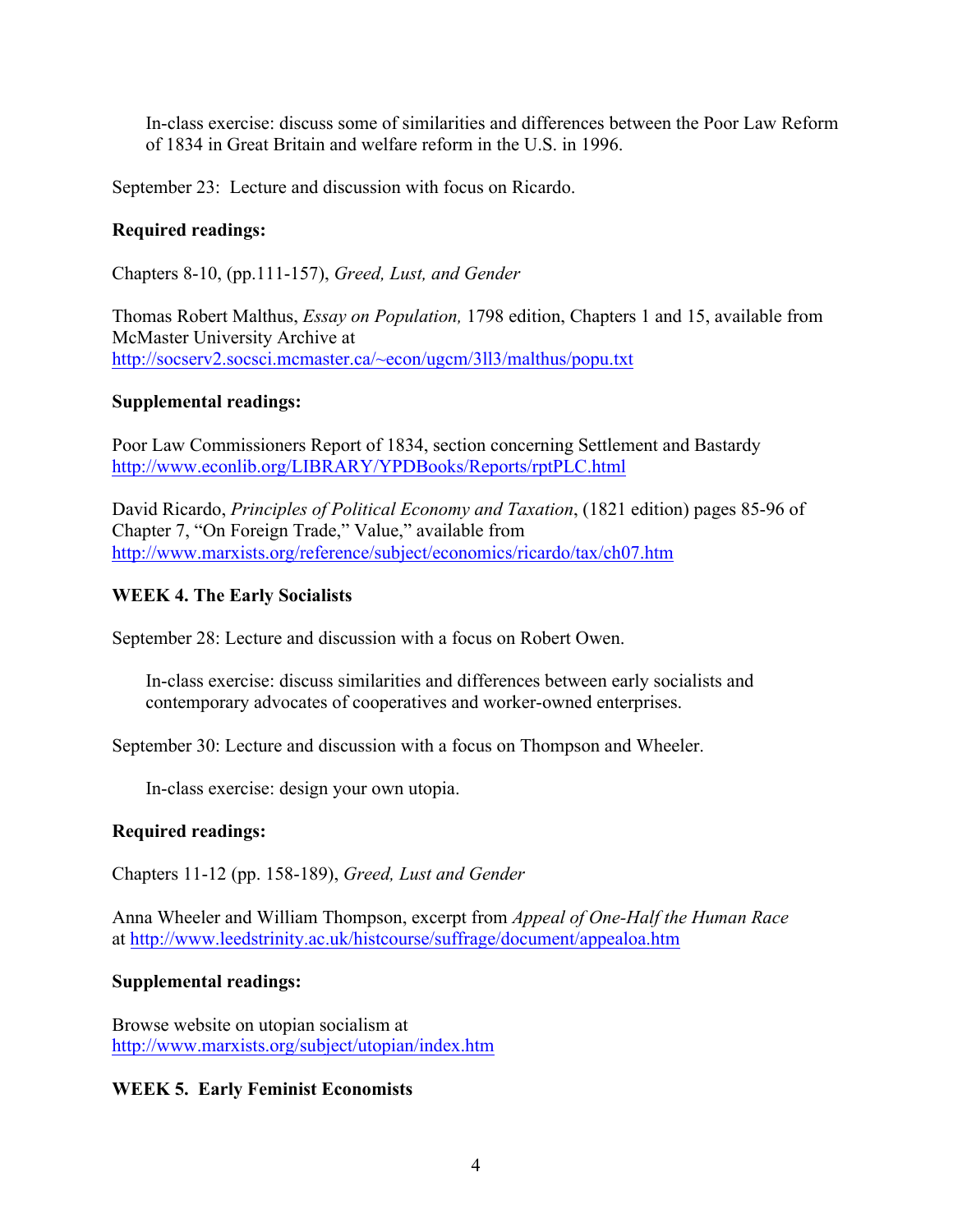**October 5:** Lecture and discussion with focus on Mill and Taylor

**October 7:** Lecture and discussion with focus on Stanton and Anthony

In-class exercise: How has feminist economics changed since the mid-19<sup>th</sup> century?

#### **Required readings:**

Chapters 13-14 (pp. 190-217), *Greed, Lust and Gender*

John Stuart Mill, *The Subjection of Women*, available at http://www2.hn.psu.edu/faculty/jmanis/jsmill/JS-Mill-Subjection-of-Women6x9.pdf

#### **Supplemental readings/viewing:**

*Not for Ourselves Alone*, a Ken Burns PBS documentary at http://www.pbs.org/stantonanthony/movement/index.html

Harriet Martineau, "The Political Non-Existence of Women" (the second section of *Society in America*); the entire document is available at: http://xroads.virginia.edu/~HYPER/DETOC/fem/martineau.htm

## **WEEK 6. Marx and the Early Marxists**

October 12: No class—Monday schedule on this day.

October 14: Lecture and discussion.

## **Required Readings:**

Chapter 15 (p. 222-234), *Greed, Lust and Gender* 

Karl Marx and Friedrich Engels*, The Communist Manifesto* http://www.marxists.org/archive/marx/works/1848/communist-manifesto/

#### **Supplemental readings:**

August Bebel, *Woman and Socialism*, available at http://www.marxists.org/archive/bebel/1879/woman-socialism/index.htm

#### **WEEK 7. Early Neoclassical Economics**

October 19: Lecture and discussion with focus on Marshall.

October 21: Lecture and discussion with focus on the "unproductive housewife"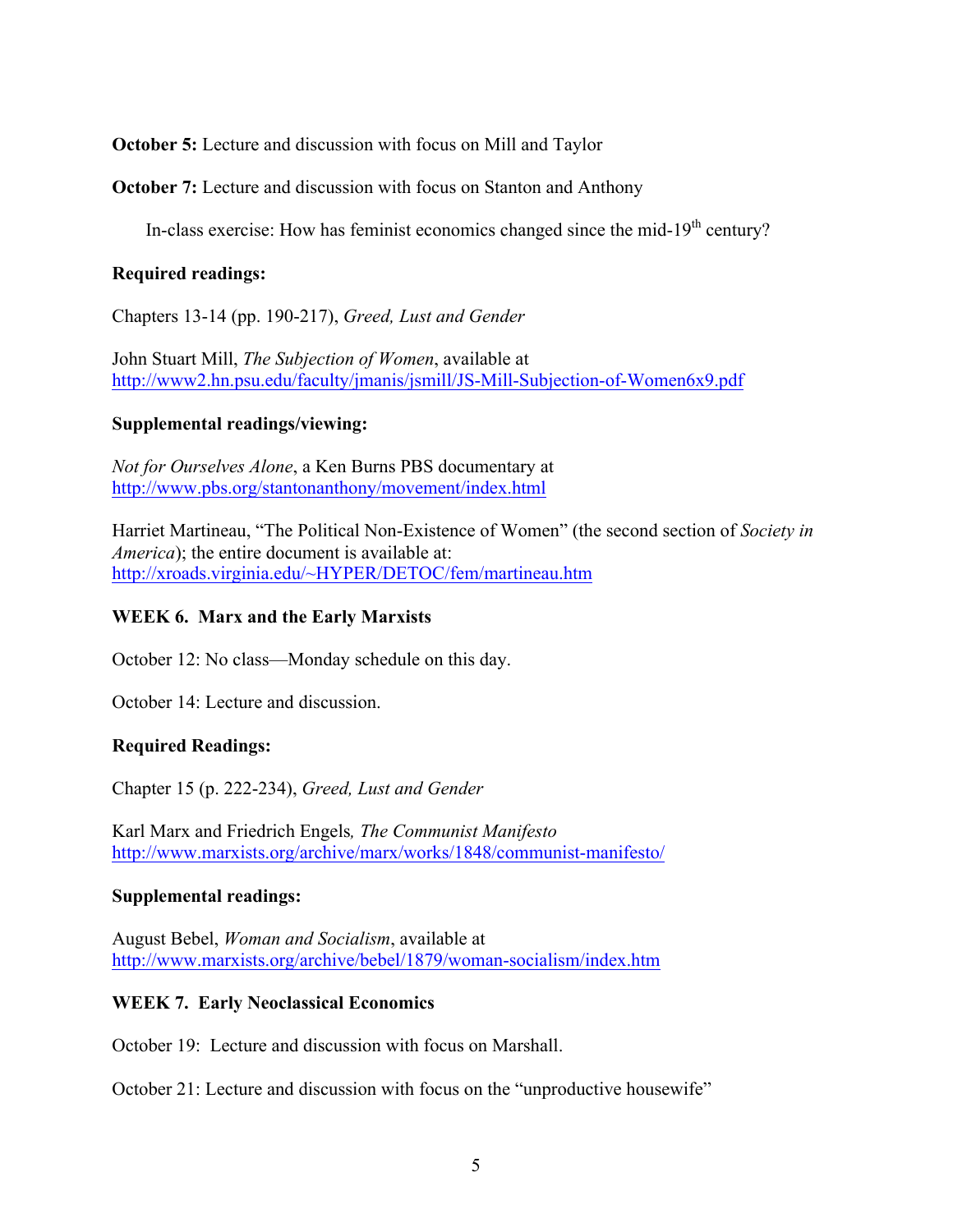## **Required readings:**

Chapters 16-18 (pp. 235-286), *Greed, Lust and Gender*

Alfred Marshall, *Principles of Economics* Book 1, Chapters 1 and 2, available at the McMaster University Archive, http://socserv2.socsci.mcmaster.ca/~econ/ugcm/3ll3/marshall/prin/index.html

#### **Supplemental readings:**

Duncan Ironmonger, "Household Production and the Household Economy," available at http://www.economics.unimelb.edu.au/downloads/wpapers-00-01/759.pdf

Margaret Reid*, The Economics of Household Production* (passim.), available at http://openlibrary.org/books/OL6304986M/Economics of household production

#### **WEEK 8. Review, Consolidation, Examination**

October 26: Review

October 28: Mid-term exam

#### WEEK 9: **Beyond Economic Man?**

**N**ovember 2: Lecture and discussion with focus on last chapters of *Greed, Lust, Gender*

November 4: A Letter to the Grandchildren

IN-CLASS EXERCISE: -write a letter to your grandchildren modeled on Keynes's essay envisioning their future.

#### **Required readings:**

Chapters 19-20 and Conclusion of (pp. 287-328), *Greed, Lust and Gender*

John Maynard Keynes, "Economic Possibilities for our Grandchildren" http://www.eco.utexas.edu/~hmcleave/368keynesgrandchildrentable.pdf

#### **WEEK 10: The Road to Serfdom**

November 9:Lecture and discussion November 10 (Wednesday—a Thursday class schedule will be followed); lecture and discussion continued, student presentations. November 11: (Thursday) Veteran's Day—no class.